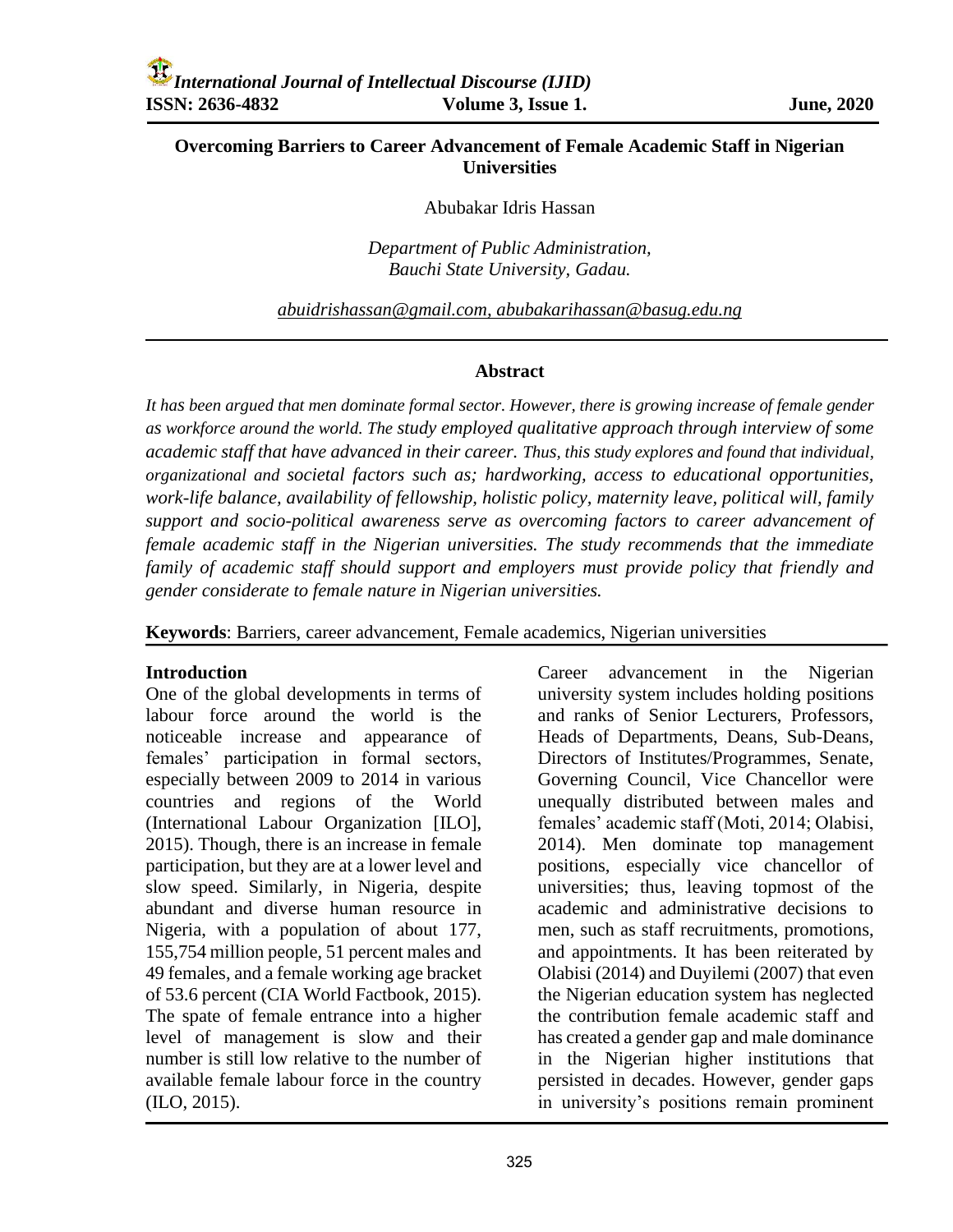(Olabisi, 2014). Hence, the underrepresentation of females in the university management positions, lead to less bargaining power and limited opportunity to influence decisions about policies related to their career advancement. Though, some females have achieved certain positions, but they are few, and greater population of females' academicians are barred from getting to the top due to the "glass ceiling" syndrome, which is promoted through lack of political will (Ejumudo, 2013).

However, the world over, human resources (both males and females) are considered most valuable assets in any organization and employees are the key factors of the prosperity of an organization (Snell, Morris & Bohlander, 2015; Mahoney & Kor, 2015). Therefore, in consideration of the role of human resource in the current knowledgebased society of this contemporary world, institutions must accept to optimize their human resources diversity and career advancement processes and practices. Such strategies are even more vital in the case of higher education systems in promoting motivation, competition, socioeconomic and political development and social mobility in a nation. However, such strategies, process, and practice are weak and were challenged in the higher education systems of several nations including those of Europe and Africa. In many cases, entrance and advancement of personnel into formal sectors are imbalanced and lopsided of female. Hence, this study aims to explore the possible ways of overcoming the barriers to career advancement of female academics in Nigeria. **Methods**

The research is qualitative in nature and data were collected through interview technique. Six female academic staff in both federal and state universities in Nigeria were purposively sampled. The familiarity of the researcher to the research environment has led the

adoption of purposive sampling because the researcher knows the appropriate samples to generate data. These selected respondents had in one time achieved advancement in their career through salary increase, upward adjustment in status etcetra. Lastly, NVivo10 was the software used for data analysis based on thematic analysis of the responses and content analysis was further used for discussion.

### **Results**

### **Overcoming barriers to career advancement of female academic staff**

In order to explore possible remedies of the barriers to career advancement of female academic staff in Nigerian universities. In doing this, interviews were conducted and verbal opinions were transcribed for analysis. In the regards, the transcribed interviews were later coded and group into appropriate themes and sub-themes as shown in Figure 1



### Figure 6.1

#### *Qualitative model of Remedies to barriers of career advancement of female academic staff*

From the figure 6.1 above, the themes that emerged from the analysis of the transcribed responses of the interviewees about the fourth objective of the study is provided. The themes generated were discussed in relations to the respondents' original narrations. The researcher tries to report the narrations as earlier stated in the original words of the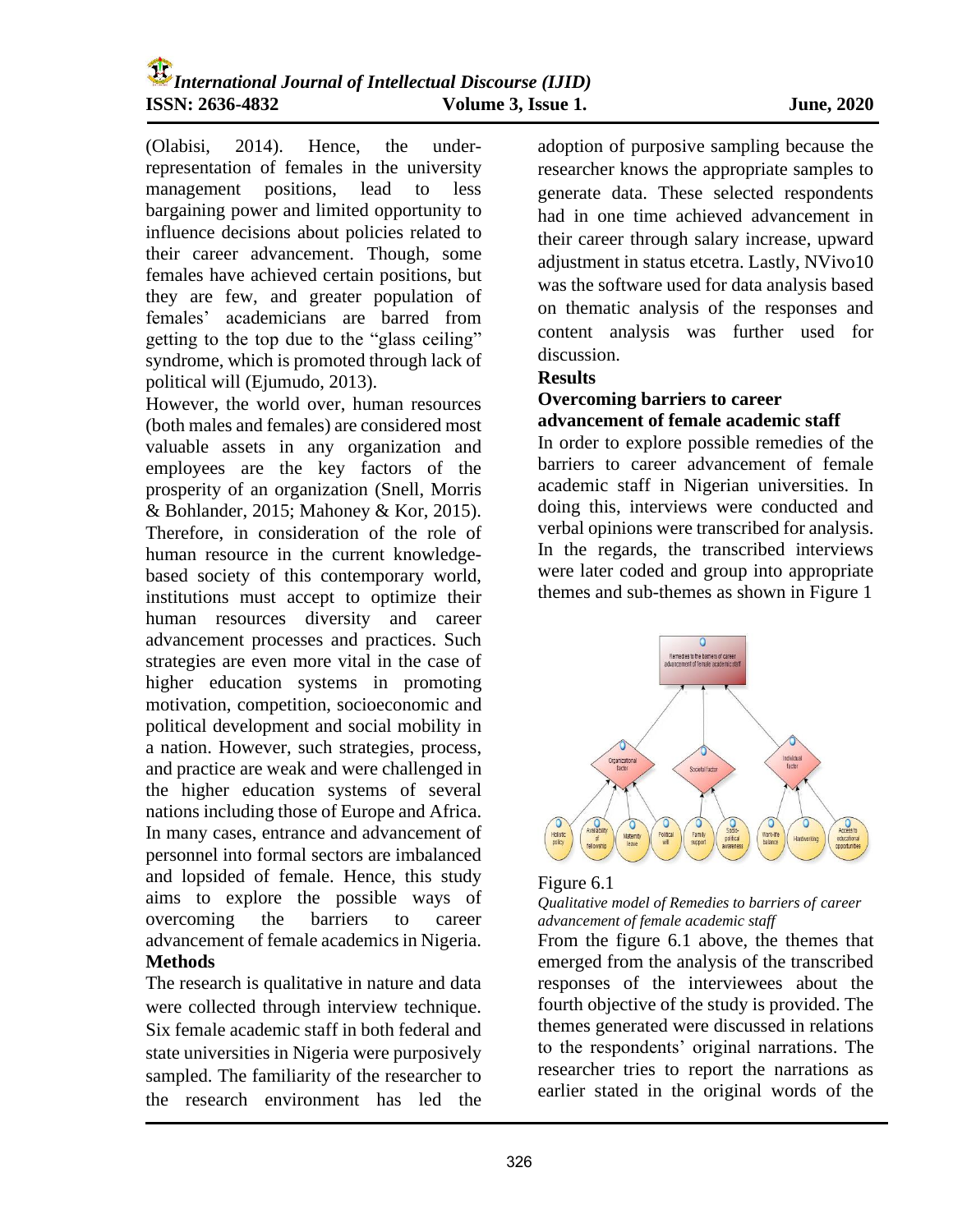interviewees. Thus, this serves as an avenue to achieve the stated objective through the subjective and the in-depth opinion of the interviewees as the details are presented below. Based on the model in the figure 6.1 above, the themes that were generated from the interviews had served as remedies of the barriers to career advancement female academic staff in the Nigerian universities are; individual factor, organizational factor and societal factor.

### **Individual factor**

Individual factor is the theme that emerged after grouping and regrouping of various related themes that is changing the circumstances surrounding the barriers hindering the career advancement of female academic staff in the Nigerian universities at the individual level. Among the themes that emerged and grouped to form the individual remedies are the self-effort or hardworking of the female academic staff towards their work. The second sub-theme that emerged is accessibility to educational opportunities to all female gender without barrier and the third sub-theme that emerged is the ability of female academic staff to plan and manage her home and work so that either of the two is not affected by the other. All of these sub-themes were generated from the opinions of academic staff in the Nigerian universities in respect of female career advancement. The figure 6.2.1 below shows that there are 6 (i.e. 1, 3, 5, 6, 2 and 4) interviewees that emphasized on the individual factor as a remedy of the barrier to the career advancement of female academic staff. Following the trend of the interviews, interviewees 1 and 3 have emphasized on the access to educational opportunities as a remedy to the barrier of career advancement of female academic staff. While interviewees 6 (i.e. 1, 3, 5, 6, 2 and 4 interviewees) had opined that hardworking is also a remedy to the barrier to the career advancement. Lastly,

interviewee 3 has lamented that work-life balance is a remedy of the barrier to the career advancement of female academic staff in the Nigerian universities. See figure 1 for the graphical model of individual remedy to the barrier of career advancement.

#### **Access to educational opportunities**

Education is believed to be a vital instrument for women emancipation (Ohia & Nzewi, 2016). Other scholars have also buttressed the assertion that educational attainment is a way forward to women advancement and emancipation (Foluke, 2012). This argument further stressed the reason that education is a mechanism through which training and skills, attitude and values are obtained for self and societal development (Ibeneme, Alumode & Usoro, 2012). Hence education should serve as an intrinsic strategy for reducing the gender gap between men and women's career development (Aja-Okorie, 2013). Following the above empirical assertions, one of the interviewees shared her position in a similar manner that educational qualification is the main factor to career advancement;

*Huh! Well, I would say in our Nigerian culture to be able to make it to occupy any position as a woman you need a qualification to be able to have a chance. If you have your qualification then you already found a chance of attaining any position that aspires. Women tend to work twice and hard than a man. It easily give a man a chance even if he has no qualification but for a women that becomes difficult. For me in my own case, I would say is the qualification and basically is the qualification. When you have a qualification then you stand to have an equal change with a man* (Dean of the faculty).

Similarly, another interviewee further affirmed the assertion that educational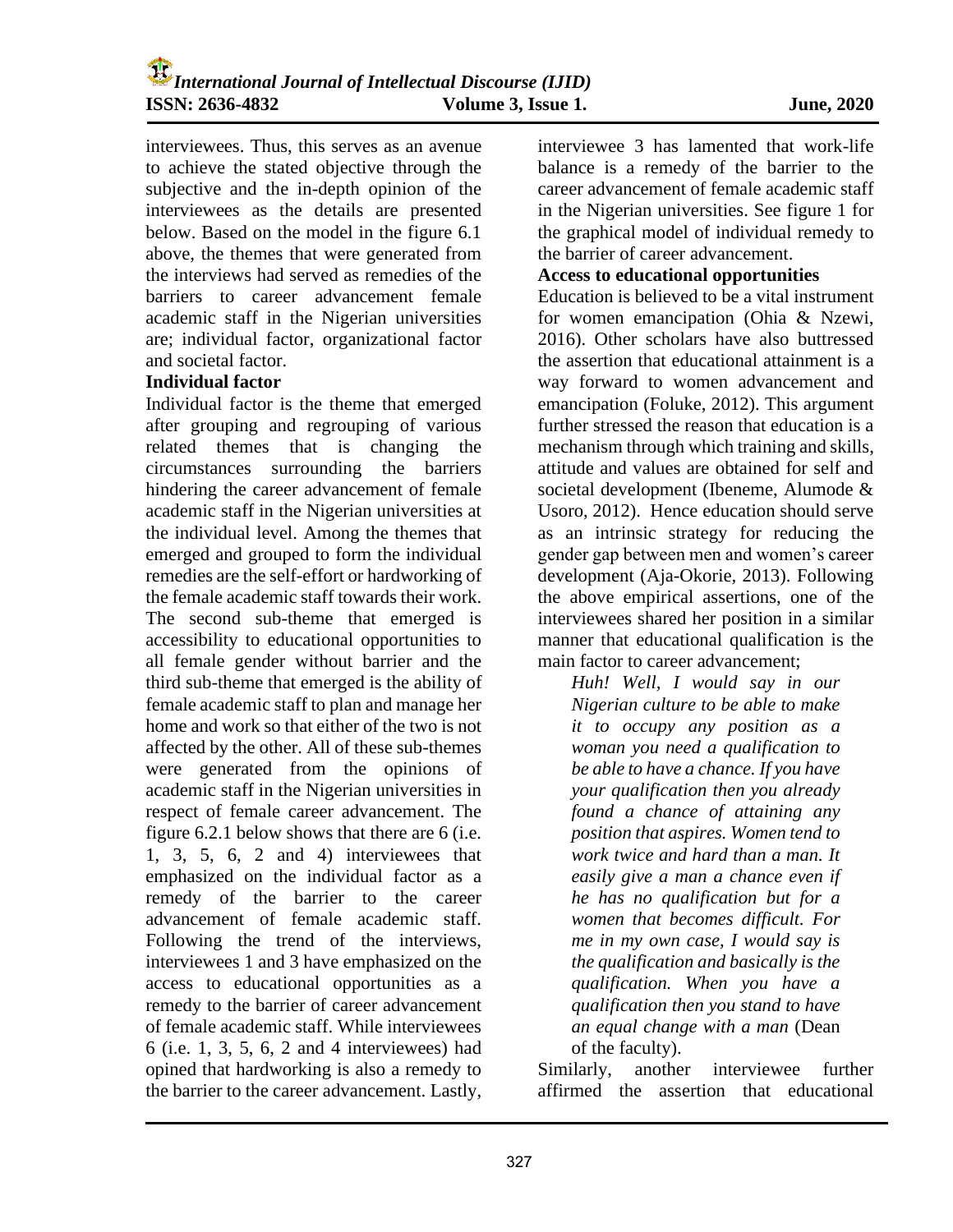qualification especially at early stage of life is a factor to career advancement as thus below;

*Early education is the principal factor. Given equal opportunity right from childhood to attain or realise your dream just like boys. In fact, early education is the principal factor. I had all opportunity I had needed. I had all the support that I had need early in life to go school (i.e. primary, secondary and universities). My family is not the type that gives out child early for marriage. I was not force for early marriage. So, I marry at the normal age, actually I had attained university education before I married. So that also had informed this (career advancement). So at that time you are able to take decision on career as a person on want you to do with your life* (Director of Institute).

Thus, giving access to educational opportunities to female will serve as a tool to obtaining higher qualification to compete with their male counterparts in the Nigerian Universities. Hence, it will serve as a remedy to the existing barrier of female academic staff.

### **Hardworking**

An extant study by Zhong et al., (2011) shows that hard work is a facilitator to female career advancement. This factor is found to be a panacea to the barrier and the challenge of excess workload of academic staff. With respect to this position, a female head of department in the Nigerian university asserted that

*In academia if you don't write, you don't attend conferences, and then you would perish. But for people that they have stood on their ground because they have conviction. Then* 

*I doubt if that same case (men's attitude) should be a stopping block to your career if you are working hard* (Head of Department 2).

This means that despite the numerous challenges of female academic staff, hard work is a vital remedial factor to career advancement as it is stressed by a female interviewee below;

*But if you work hard you can also move along, so nobody deprives you what you are due if you work hard. If you are in academic you must also do research. I don't believe in tokenism in the sense because I am a women I must be given even if am not qualify; I have work hard to get where I am. I think that's just basically what it is* (Director of Institute).

We can understand that even the male folks got their potential to career advancement in academia through access to early and higher education. So dwelling on hardwork through obtaining a higher qualification, publication and attending conference can remedy the female academic staff barriers to career advancement in Nigeria.

In this line of argument, a female head of department still emphasized on the role hard working as a remedy to the barrier to career advancement in the Nigeria university. She lamented that;

*Career development depends on the individual as long as you are hardworking, you are determine, then there no way, nothing you cannot be able to achieve in academic development as a female. So the thing is that just do your best, put in what you need to put in and then I am quite sure you would be able to achieve as a female like any other male counterpart* (Head of Department 2).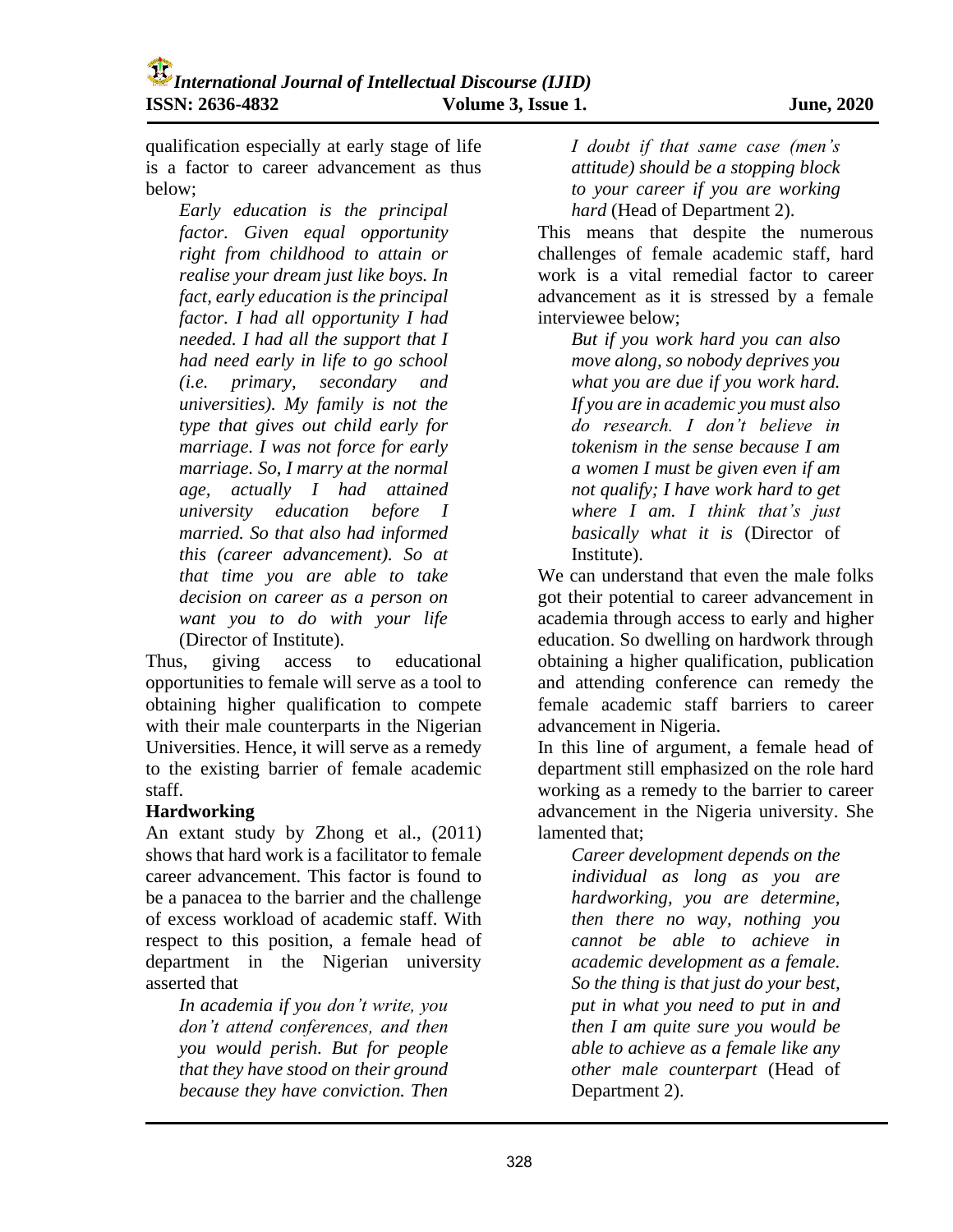Another supported opinion is stated by an interviewee below;

*First of all I think it has to do with my dedication. Apart from that one has to be determine in what he/she want to achieve. So I was appointed as a graduate assistant and after sometimes I was asked to go and pursue my master degree. So this how I manage to achieve my higher level. But despite this, I was asked to, Although, I have the interest to further my studies or my career even though I didn't know that I will take this academic line until later. But I have that ambition to further my studies. I have ambition to further my studies in the sense that, I want to achieve the higher degree* (Coordinator 1).

A similar expression was expressed to show that hard work is a key to eliminating the potential barriers to career advancement as thus stated;

*It's very challenging for a woman to go into because those fields to me are very challenging and time consuming and the women folk in Nigeria are people that are always considered to be 50% of her life should be with her family members like her kids and her husband. So the time there for her to dedicate into the academic study to run into PhD or achieve professorship is there. So I think the determination as a factor has to be there and challenges she would encounter from her family members like you leaving a family, your kids to go to study abroad or go to study in other parts of the country for PhD is also challenging factor* (Coordinator 2).

In the vain, a female academic suggested that determination can addressed the challenges

of potential barriers to career advancement of female academic as she opined;

*My suggestion has to go the female folks, really they should be determine to do it like they should consider it a challenge to what extent are you going to contribute to the economy in that aspect. If a man can do it, you can also do it better* (Coordinator 2).

While a labour union representative gave an opinion that, those female academic staffs' that excel in their career are able to achieve that through their level of commitment and hard work as thus argued;

*However, the females do have numerical disadvantage over their male counterparts, but there are many women that are more qualified than men to be heads, deans or VCs in terms of qualification with reference to my department, faculty and university. You can see am saying this from experience, like in my department the females are really up and doing, I can mention names like Associate professor Saratu Mamman has publications in journal of repute, Dr Mrs. Marry Dadau is an Associate professor and has many papers, professor Etsu was a dean of faculty of science and a renowned professor of microbiology with journal articles spread across the highest ranking journals of the world. So all of these women are performing well in the university like their male counterparts and they have much interest and are diligent in doing their job* (Union Representative).

Therefore, at this point, it can be drawn that hard working has been seen as a more emphasized individual factor of remedy to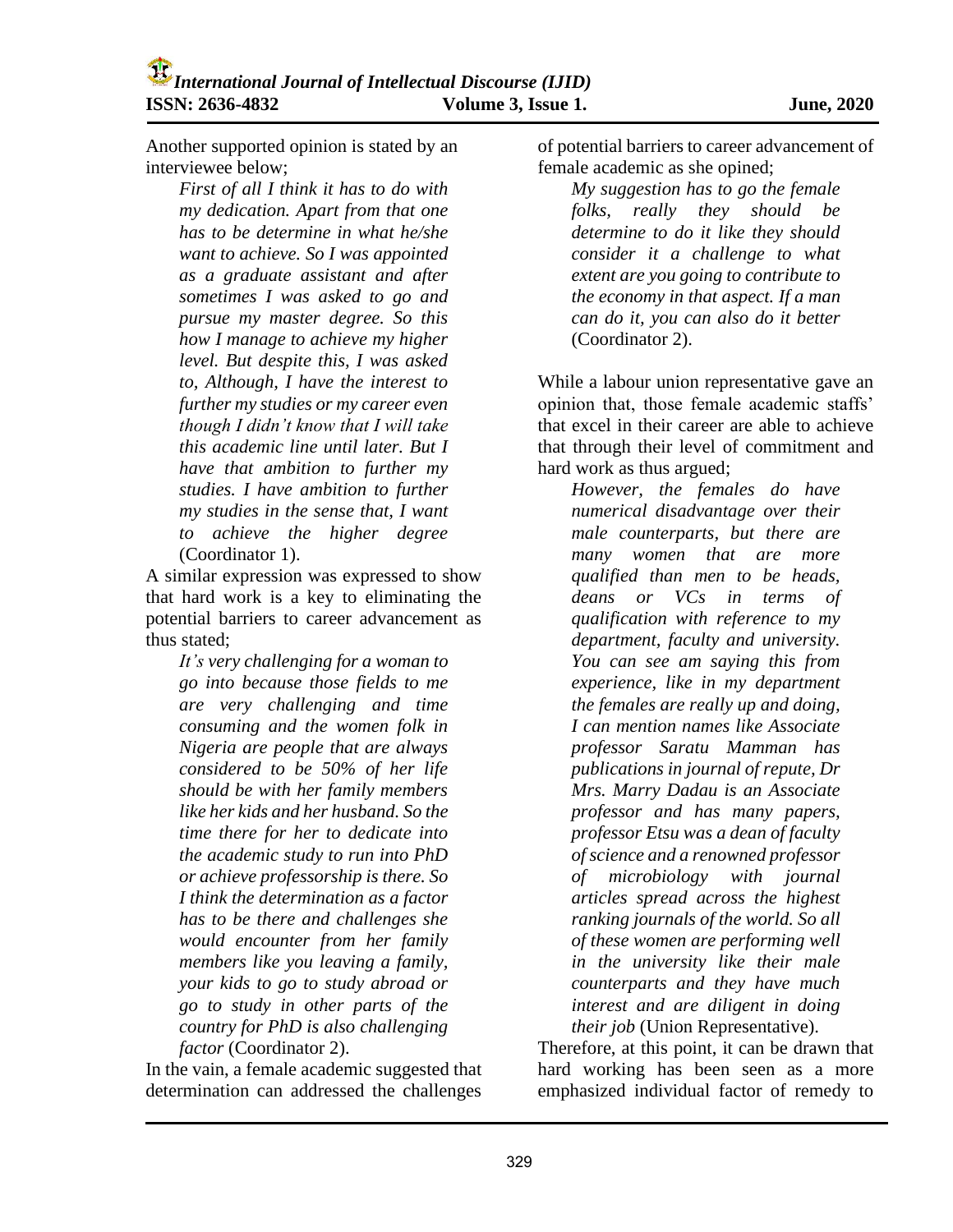potential barrier to career advancement of female academic staff in Nigerian universities. This is not surprising because whenever there are skills for doing a job, what is further needed to achieve the level of higher performance is the level of commitment or hard work which will then add value to an individual and enhance an opportunity for career advancement.

### **Work-life balance**

Another perspective of the remedial factor or suggestion to career advancement as reported by the female head of department is work-life balance.

*… I try as much as possible to make sure that academic work doesn't interfere with my family affair or issue. So I try as much as possible to do all my academic work; the ones am able to accomplish in the office I do that, and once am out of the office, am at home then I have to face my home affair except on exceptional cases or situations that I have to do some extra work. Apart from that I tried as much as possible to see I have struck a balance between my work and my family. This in fact, has helps me in getting the support of family and as well, having time to academic work. In short plan things accordingly* (Head of department 2).

The individual factor expressed by the various interviewees pounded on the role self-efficacy as a factor to career advancement of female academic staff. These opinions in nutshell have validated some of the quantitative results obtained in the chapter five of this study. This further showed that self-efficacy of female academic staff is both quantitatively and qualitatively supported as a viable facilitator to career advancement.

### **Organizational factor**

The POS theory explains that when an employee's belief on the help that will come in the course of discharging his or her duties that tend to give an edge in the job in particular and the organization in general. Thus, organizational factor has emerged as a remedial factor to the potential barriers of career advancement of female academic staff in the Nigerian universities. This is not amazing considering the fact and the nature of women and the academic work with a lot schedules, hence, it would demand supportive organizational incentives that can help the actualization of self-abilities of the academic staff. In this trend, the theme of organizational factor is composed of some sub-themes that emerged from the interviewees' responses. These sub-themes as has been represented in the figure 1 are maternity leave, availability of fellowship, political will and holistic policy making and implementation mechanism. The theme and the sub-themes emerged from the sources of information gathered from the 5 academic staff interviewed; they the interviewees 1, 4, 5, 6 and 2.

# **Availability of fellowship**

Following the theoretical postulation of the organizational support to an employee as a viable mechanism for boosting employee potentials to a higher level, accordingly, a female head of department has stated that a support in terms of fellowship from the university has potentially curtailed a barrier to her career advancement. Below is the verbatim expression;

*Another factor is that, actually I joined the university with my master's degree and I was later given a full fellowship to study for my PhD. So during that time I don't have to come to the office and that had given me the opportunity to manage my studies and my family* (Head of Department 2).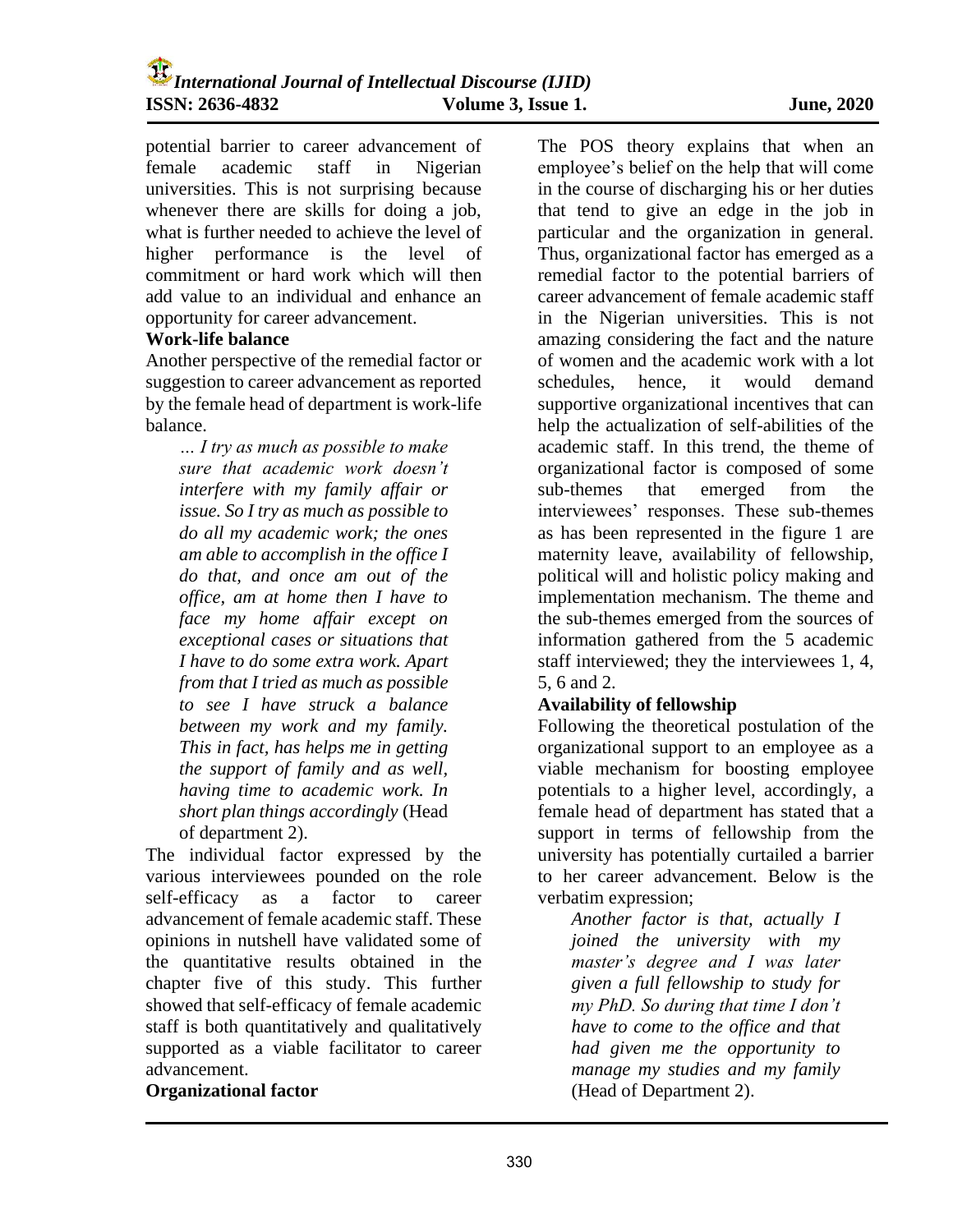Another interviewee appreciates the role of organizational support in terms of fellowship as thus;

*Yes, we have university support, yes; I could remember that there was a time that circular was distributed that anybody who is having a conference or any article should apply before three months so that the university would fund the person to go for a conference, workshop or seminar. So regarding this (funding) there is no problem, the university is trying (*Coordinator 1).

In a more specific appeal, an interviewee urge for a more fellowship due to its importance. She stated as follows;

*Government should also give a certain percentage of scholarship to women to serve as motivation for them. It would motivate them in one way or the other showing them how important their role is to the system. I think it can be a source of increasing the numbers of female in the academic field and at higher levels* (Coordinator 2).

From the submissions of the responses on the availability of full fellowship, it can be concluded female academic portray access to fellowship and it utilization can give an opportunities to acquire higher qualification and chances to remedy the existing barrier of career advancement in the Nigerian universities.

### **Holistic policy**

This sub-theme has emerged from the responses related to policy making and implementation. The code; holistic policy simply means that both male and female should be involved in the policy initiation and implementation process as both of them have a role to play in the success or otherwise of the policy. So an approach that bring about

these parties together in the policy process will remedy the lopsided policy process of Nigeria in relation to career advancement of female academic in the university.

In this regards, an interviewee lamented in the vein as thus;

*Those are the people who have the power to implement those things, now it would be wise if you brought in, now if the Nigerian policy is control by men, such to say coming to meet a group of market women, go round women trying to support yourself and bring out a woman leader that can stand for you. It would not help if this indoctrination is not even giving to men in order that their attitude to be change, because you talk of affirmative action whatever, see how many people are in government. See yesterday Nasarawa state government were screening commissioners, of all the nominees that were selected only two came from female. Now at the federal level how many are there? So it is not about saying it but about finding avenue through which attitude of people can be change* (Head of Department 1).

Therefore, an encompassing policy process of the Nigerian university administrative system that recognizes the role of both males and females' academic staff in policy formulation and implementation would serve as a remedial factor the potential hindrances to the female academic staff in the Nigeria universities.

# **Maternity leave**

Maternity leave has received an attention of a dean of a faculty as a remedial factor to the biological nature of a female academic staff of having pregnancy and given birth that has been hindering their career activities and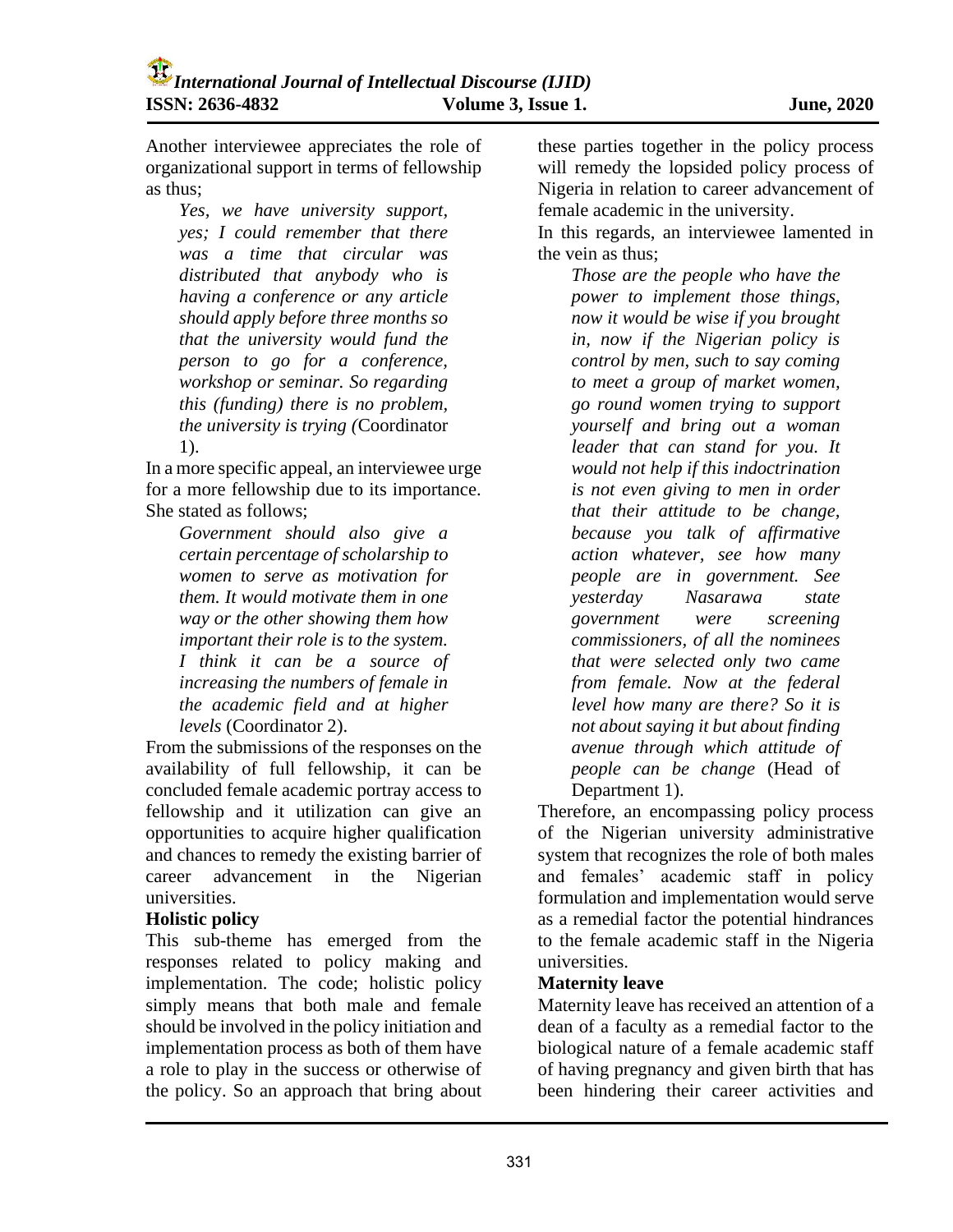development. Hence, she sees the organizational policy of maternity leave as a panacea to reducing the obstacles of female academic during pregnancy and birth. The fact is buttressed as thus;

*Both federal and state government job I would say they have provision for maternity leave and even after she comes back from maternity leave she would be allow to half day for 3-4 months. I think this condition will enable her to marry the roles of lecturer and a mother (work and home). The difficulty comes when she work in private establishment* (Dean of Faculty).

Hence, sustaining this organizational policy of maternity leave in the university to academic staff would support the career advancement of female academic staff in particular even all academic staff in general.

### **Political will**

Political will simply explain the overt commitment and willingness of those at the authority to show interest in creating chances to female academicians have access to the available positions in the university.

*Also, it should be, I am appealing to the official or government top officials in the country to be allowing women to participate in such positions so that they can also contribute to a change in the organization or any other aspect. If a woman feels that she would be given that grace she can contribute and her contribution is being regarded in the organization. So definitely sure that she would go to any extent to acquire such position* (Coordinator 2).

The above submission on organizational factor as a remedy to hindrance of career the advancement is in line with the theory of perceived of organizational support. Chen

(2010) proposed and ascertained that personwork fit and POS were significantly and positively related to career development. This means that any academic staff or knowledge worker that have a high level of self-efficacy and has received organizational support or initiatives in actualizing selfefficacious factors will achieve career advancement.

### **Societal factor**

Societal factor is the theme that emerged after grouping and regrouping of various sociocultural related to culture, tradition and values of the society at large which serves as a solution to the barriers hindering the career advancement of female academic staff in the Nigerian universities. The sub-themes that emerged from the societal factor are; sociopolitical awareness and family support. The figure 6.2.3 below shows that there are 2 (i.e. 1 and 2 interviewees) that talked about the socio-political awareness as a remedial factor to the barrier of the career advancement of female academic staff. Also, 2 interviewees (i.e. 4 and 5 interviewees) have opined that family support is a remedy to the barrier of career advancement of female academic staff in the Nigerian universities.

## **Family support**

Family support could come in the form of instrumental or emotional support from either parents, spouse or even children and all have an impact to career advancement. Aycan (2004) and Wislow (2010) have argued that family support was instrumental to career success of Turkey women. This factor has also received the opinion of academic staff of Nigerian in regard to their career advancement. A female interviewee opined on the positive effect of family support her career advancement;

> *Well, I may say may be; first of all is the cooperation of my family because I have a lot of cooperation of my husband and*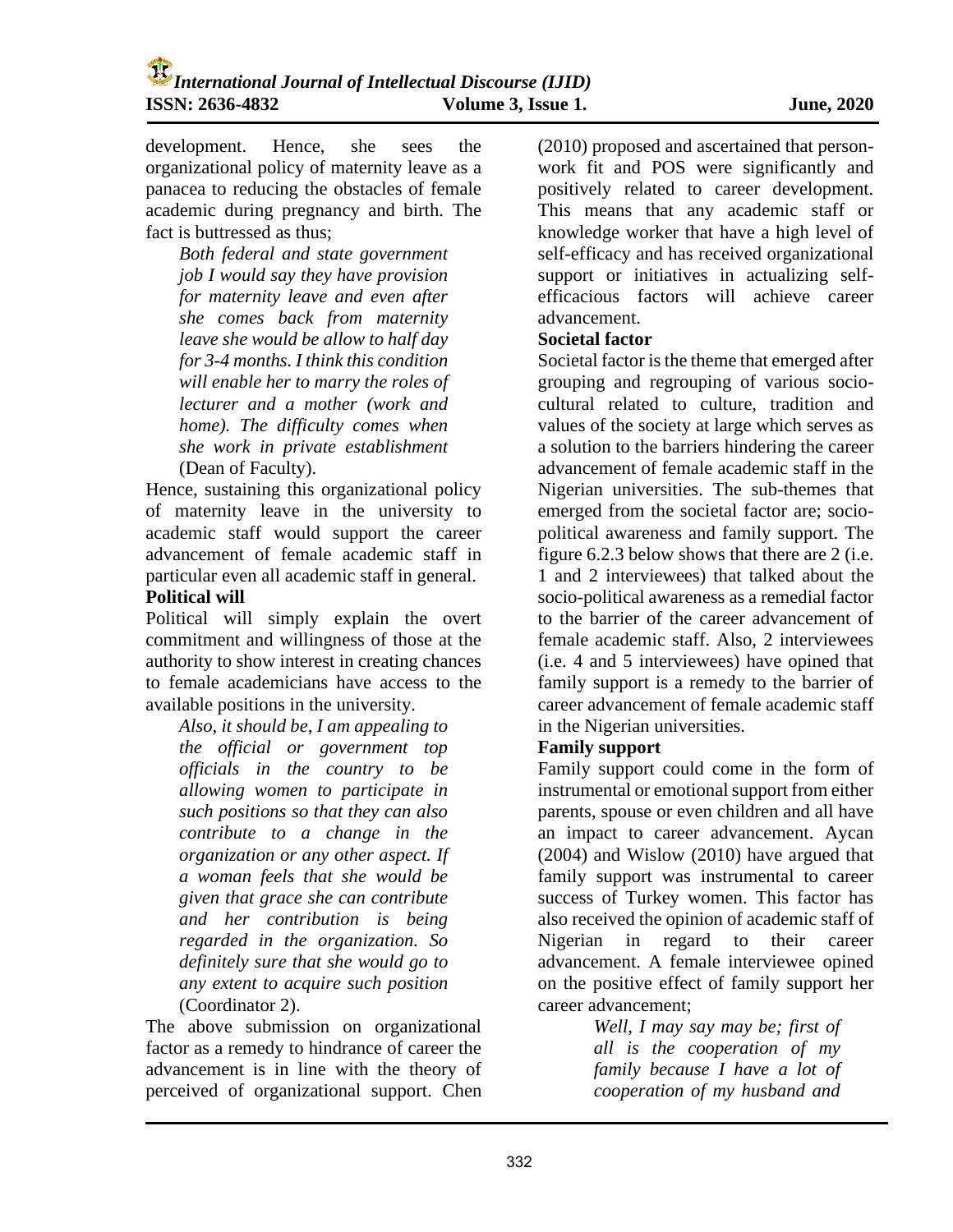*my children since they are aware of the environment where I work. They know the challenges or the type of work that I am going through, so I have their full cooperation* (Head of Department 2).

Similar developments about the family support from the husband and parents were reported by another female interviewee;

> *I also had the support of my husband and my parents during my postgraduate study time, I remember I used to leave my baby with my parents, they asked me to leave the baby with them so that I can face my studies very well and my husband used to be patient with me. He even helps me, he advices me then, he bears so many things concerning my academic. I will be going to lectures, the time I was writing thesis and other things, so he used to spare time for me regarding this. I really enjoy the full family support only that one has to as a wife, I want to see that things are going well. Even though, I was been supported by my husband but, I still needed to see that things are going smoothly in at school* (Coordinator 1).

Therefore, it is pertinent that the support female academic staff receives from her family has a vital role in reducing the barrier and improving their chances to higher career advancement.

### **Socio-political awareness**

Socio-political awareness has emerged as a factor that can serve as a remedy to the prevailing socio-cultural barrier to the career advancement of female academicians. The interviewees expressed that there should be a

re-orientation of the society about the tradition, religion and other cultural factors. In this sense, one interviewee has lamented on the positive effect of socio-political awareness;

*You know, some of it, like some of the government programmes that have come up in the past in televisions and other media with emphasis on educating a Nigeria child which have actually helped. Some of these policies have help in giving women a better opportunity for a while now. Nigeria people have become aware that it is important and beneficial to educate a woman/girl child and that, has it can be seen has increase the women in higher positions* (Dean of the faculty).

The above interview result show that, through a continues mass campaign about socio-political awareness the cultural values that serves as a blockage to career advancement can be reduced to a minimum level.

In a similar development, another female academic staff stressed on the need for

*The fabric of the society needs to be changed in a way that it would be amiable to every woman in academia in terms of culture, tradition and religion, equal opportunities. The societal culture has to accommodate and accept that both males and females are important to the societal stability, therefore, the fabric of the society has to be friendly* (Head of Department 1).

The above interviews show that a reorganization in the socio-cultural garment of the society such as dominant cultural values and belief that serves as barriers such as role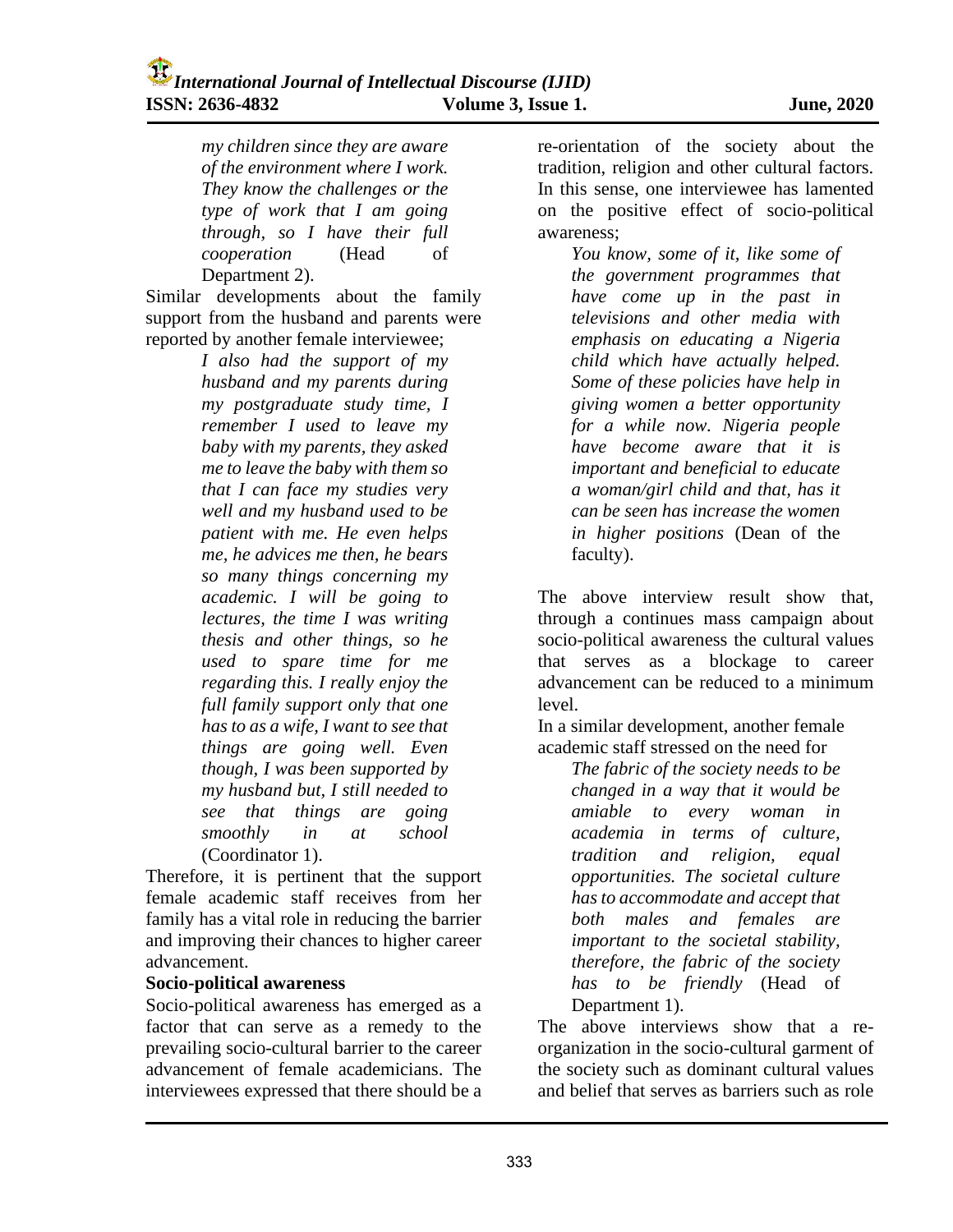stereotypes, gender discrimination and politics of men to mention a few, to woman can improve the career advancement of female academic staff in Nigerian universities.

#### **Discussion**

By the actions and inaction of employees, employers and general public, female career advancement had been challenged in particular and HRM in general. In view of this challenge, the qualitative findings revealed what they (interviewees) perceived to be remedies to the barriers of career advancement of female academic staff in Nigerian universities.

Fortunately, almost all interviewees' have given their opinions on how to overcome the potential barriers affecting the career advancement of female academic staff in Nigerian universities. The measures that they (interviewees) had suggested have emerged into the categorization of individual, organizational and societal factors. These factors or opinions revealed by the respondents have coincided with the result of the quantitative analysis. On a specific term, the study had qualitative agreed that selfefficacy (individual) and environmental factors can promote career advancement when they interact together as a system. This means that career development of female academic staff lies within the interplay of self-efficacy and overall environmental forces. For instance, the qualitative findings of this study revealed that individual factor such as hardworking, work-life balance, access to educational opportunity will serves as a remedy to the barriers of career advancement of female lecturers. Also, organizational factor like holistic policy, availability of fellowship, maternity leave and other societal factor; family support and socio-political awareness were reported as factors that can remedy the potential barriers to career advancement of female academic staff.

Accordingly, these results were in line to career development theory. The theory postulates that person and environment interplayed together in influencing career advancement (Lent, 2002). Supportively, Azmi, Ismail and Basir (2012) found that Malaysian women in public service perceived that education, self-performance, dedication, equal opportunity to advance studies, flexible work condition, adequate maternity leave and child care facilities in the workplace. In the same vain, Azmi, Ismail and Basir (2014) revealed that Indonesian Muslim women perceived almost the same factors of career advancement with that of Malaysian women. This study revealed a similar trend of panacea to barriers of female career advancement with that of Malaysia and Indonesia.

In a related development, educational attainment is believed to influence the female's career advancement (Ohia & Nzewi, 2016; Foluke, 2012; Tliass & Kauser, 2011). This is because education is a mechanism through which training and skills, attitude and values are obtained for self and societal development and career advancement (Ibeneme, Alumode & Usoro, 2012; Aja-Okorie, 2013). It is also worthy to note that hardworking is complimentary to other factors of career advancement (Tliass & Kauser, 2011). Additionally, family support from spouse, children and parents were found to be a panacea for work-family conflict devilling the female employees (Ezzedeen & Ritchey, 2009) and academic staff in particular as reported by interviewees. Nonetheless, socio-political awareness is a unique factor identified in this study as a remedy to career advancement because it can create awareness among people in understanding the importance of female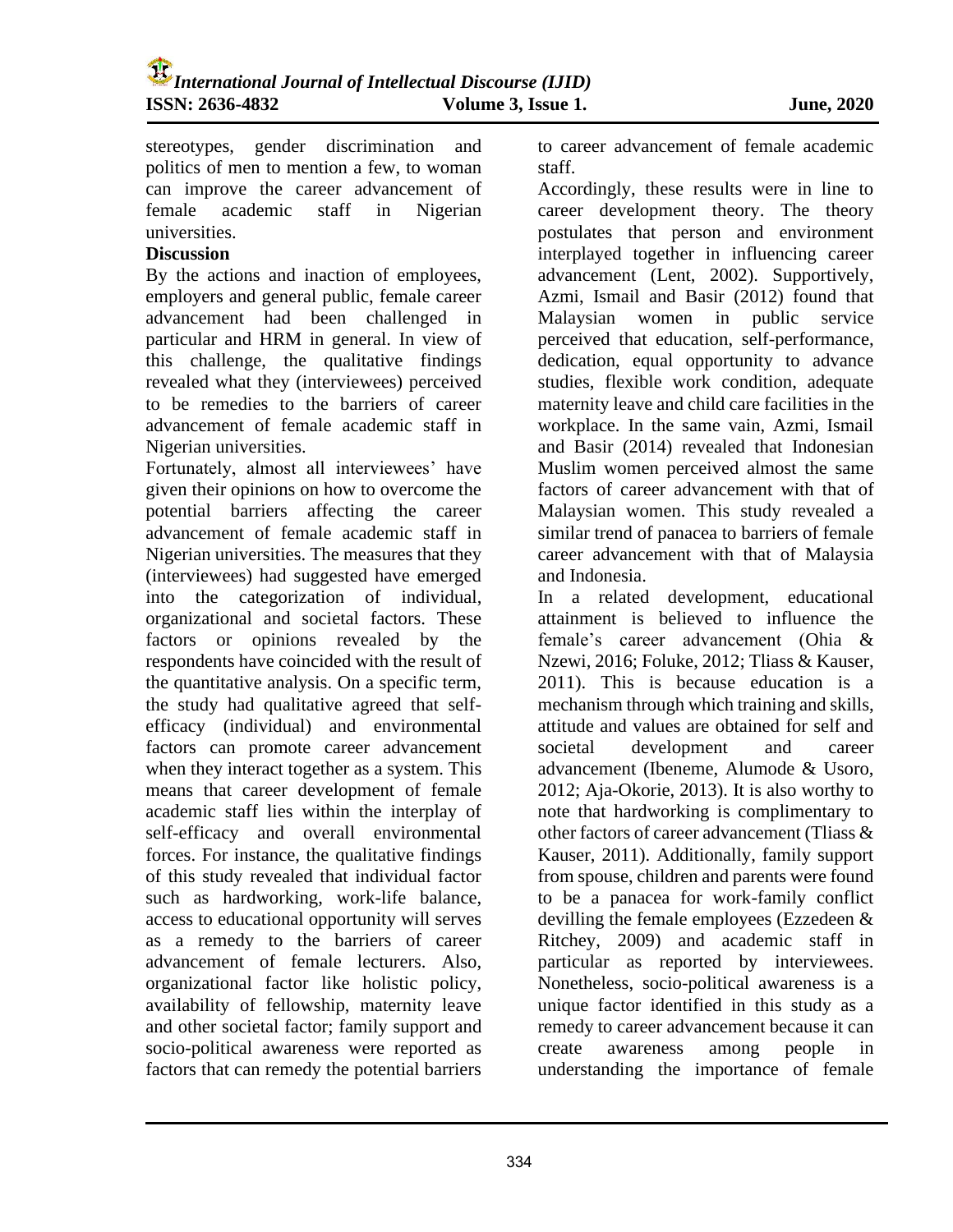career advancement and their role in societal development.

# **References**

- Aja-Okorie, U. (2013). Women education in Nigeria: Problems and implications for family role and stability. *European Scientific Journal*, *9*(28), 272-282.
- Aycan, Z. (2004). Key success factors for women in management in Turkey. *Applied Psychology*, *53*(3), 453-477.
- Azmi, I. A. G., Ismail, S. S., & Basir, S. A. (2012). Facilitators of women's career advancement in public service: a study in a developing country. *International Journal of Social Science and Humanity*, *2*(1), 1-5.
- Azmi, I. B. A. G., Ismail, S. H. S., & Basir, S. A. (2014). Muslim Women Career Advancement: A Study of Indonesian Public Service. *International Journal of Business and Social Science*, *5*(2), 168-179.
- CIA. (2015). *The World factbook.* Washington DC: www.cia.org.
- Duyilemi, A. N. (2007). Girl-child education and empowerment. *Keynote address presented at workshop for senior secondary female students teachers and education officers*. Okitipupa, Ondo, South West senatorial district: National Association of Women Academic of Nigeria.
- Ejumudo, K. B. O. (2013). Gender Equality and Women Empowerment in Nigeria: The Desirability and Inevitability of a Pragmatic Approach. *Developing Country Studies*, *3*(4), 59-66.
- Ezzedeen, S. R., & Ritchey, K. G. (2009). Career advancement and family balance strategies of executive women. *Gender in Management: An International Journal*, *24*(6), 388- 411.
- Foluke, F. (2012). Gender inequality in education: Implications for national development. *Journal of The Nigerian Academy of Education 8(1), 24-32.*
- Ibeneme O., Alumode, B., & Usoro, H. (2012). The state of education in Nigeria. Onitsha: West and Solomon Publishing Company Limited.
- Lent, R. W., Brown, S. D., & Hackett, G. (2002). Social cognitive career theory. *Career choice and development*, *4*, 255-311.
- Mahoney, J. T., & Kor, Y. Y. (2015). Advancing the human capital perspective on value creation by joining capabilities and governance approaches. *The Academy of Management Perspectives*, *29*(3), 296-308.
- Moti, U. G. (2014, March). Women and Governance in the Nigerian University System. In *Proceedings of the 2nd International Conference on Management, Leadership and Governance: ICMLG 2014* (p. 174). Academic Conferences Limited.
- Ohia, N. C., & Nzewi, U. M. (2016). Socio-Cultural Challenges of Women Development: The Case of Female Academics in Igbo land, Nigeria. *Mediterranean Journal of Social Sciences*, *7*(1), 269-281.
- Olabisi, A. (2014). Women in the Nigerian University System: achievements, challenges and Prospects. Ado Ekiti, Ekiti State University, Nigeria: Centre for Gender and Development Studies,

https://emotan.files.wordpress.com/2 014/03/ipaf-2014-paper-women-inthe-university-system.pdf

Snell, S., Morris, S., & Bohlander, G. (2015). *Managing Human Resources.* Cengage Learning.